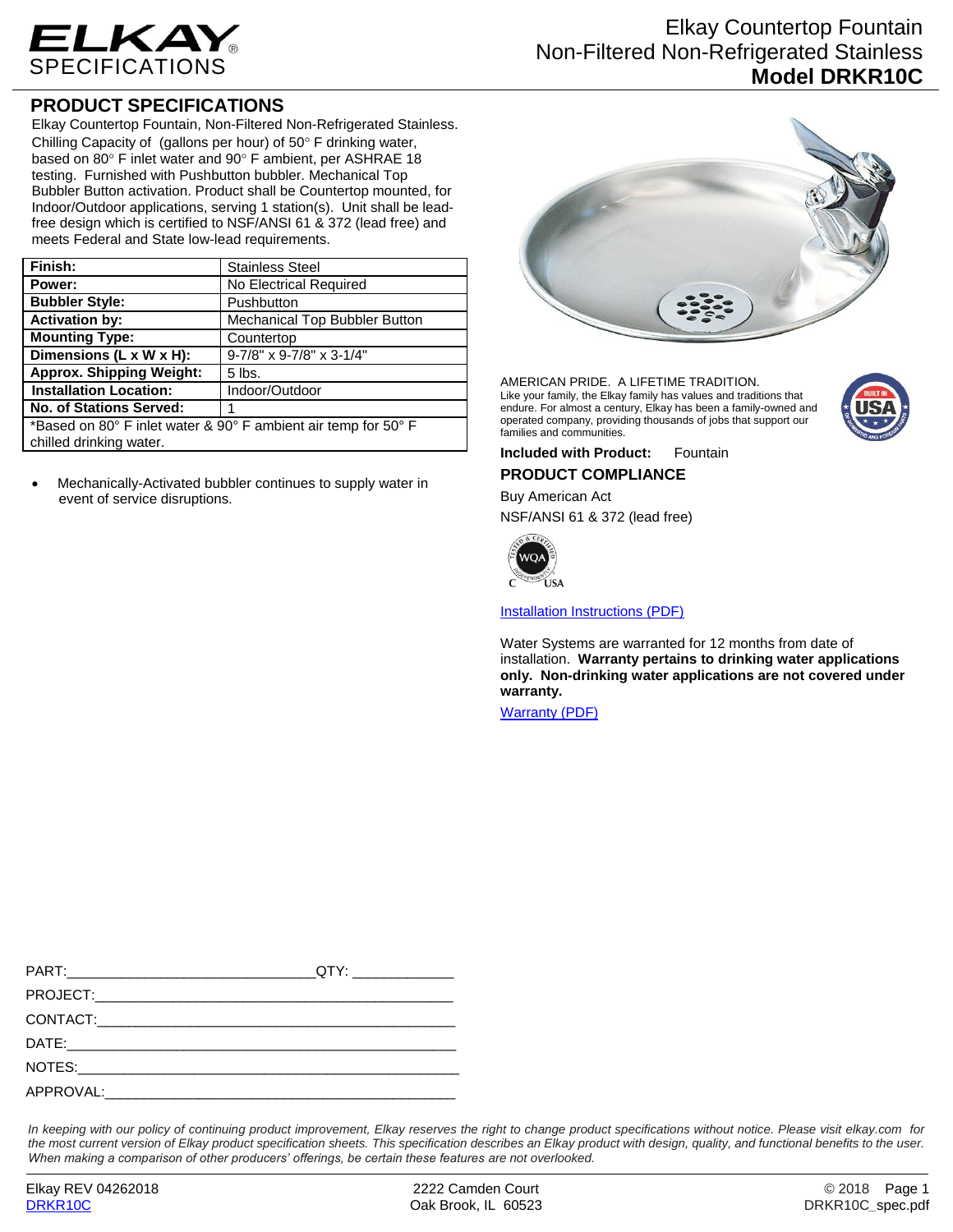

#### Elkay Countertop Fountain Non-Filtered Non-Refrigerated Stainless **Model DRKR10C**



#### **OPTIONAL ACCESSORIES**

| EWF172 - WaterSentry VII Filter Kit (Coolers + Fountains) |
|-----------------------------------------------------------|
| LK1110 - Accessory - Glass Filler                         |
| LK1114 - Accessory - Glass Filler                         |

*In keeping with our policy of continuing product improvement, Elkay reserves the right to change product specifications without notice. Please visit elkay.com for the most current version of Elkay product specification sheets. This specification describes an Elkay product with design, quality, and functional benefits to the user. When making a comparison of other producers' offerings, be certain these features are not overlooked.*